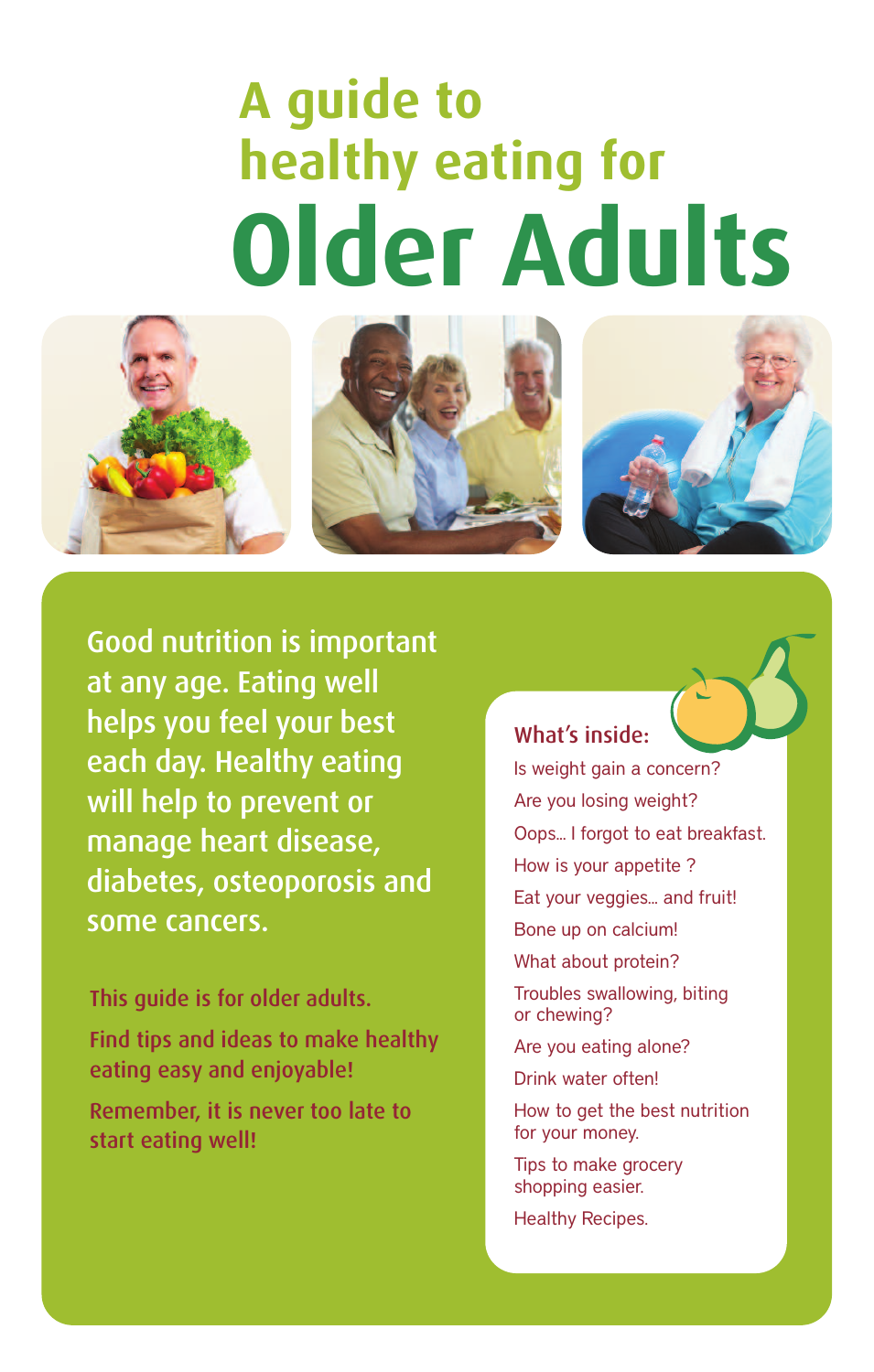### **Is weight gain a concern?**

Maintaining a healthy weight is important as you age. Instead of dieting to lose weight, it's better to make wise food choices, watch your portion sizes and be active.

Fast weight loss is not healthy. When you lose weight quickly you can lose muscle and this can affect your health. Remember that adults come in a variety of sizes and shapes!

#### **Quick and Healthy Snack Ideas** *(Aim for two snacks per day)*

Unsweetened Applesauce Low fat popcorn Lower fat cheese and crackers Fruit – fresh or canned in own juices Hard-cooked boiled eggs Hot or cold cereal Frozen yogurt with berries Milk and oatmeal cookie Yogurt and fruit Toast and peanut butter Canned soups (low sodium) Trail mix – nuts and fruit Veggies and dip

Canada's Food Guide **www.healthcanada.gc.ca/ foodguide** provides good advice on what foods to choose and how much you need to eat to be healthy.

#### **Try to eat at least the minimum number of servings from all four foods groups each day:**

- Grain Products (6 7 servings)
- Vegetables and Fruit (7 servings)
- Milk and Alternatives (3 servings)
- Meat and Alternatives (2 3 servings)

#### **Follow Canada's Food Guide for the correct serving size.**

- Eat regularly. Include three meals each day. If you are hungry add a small snack in between meals.
- Limit high fat and high sugar foods.
- Eat your meals slowly and enjoy each bite.
- Choose fruit instead of fruit juice.
- Eat when you are hungry. Stop when you are full. You don't need to finish all the food on your plate.
- Use the plate method to help you plan your meals.

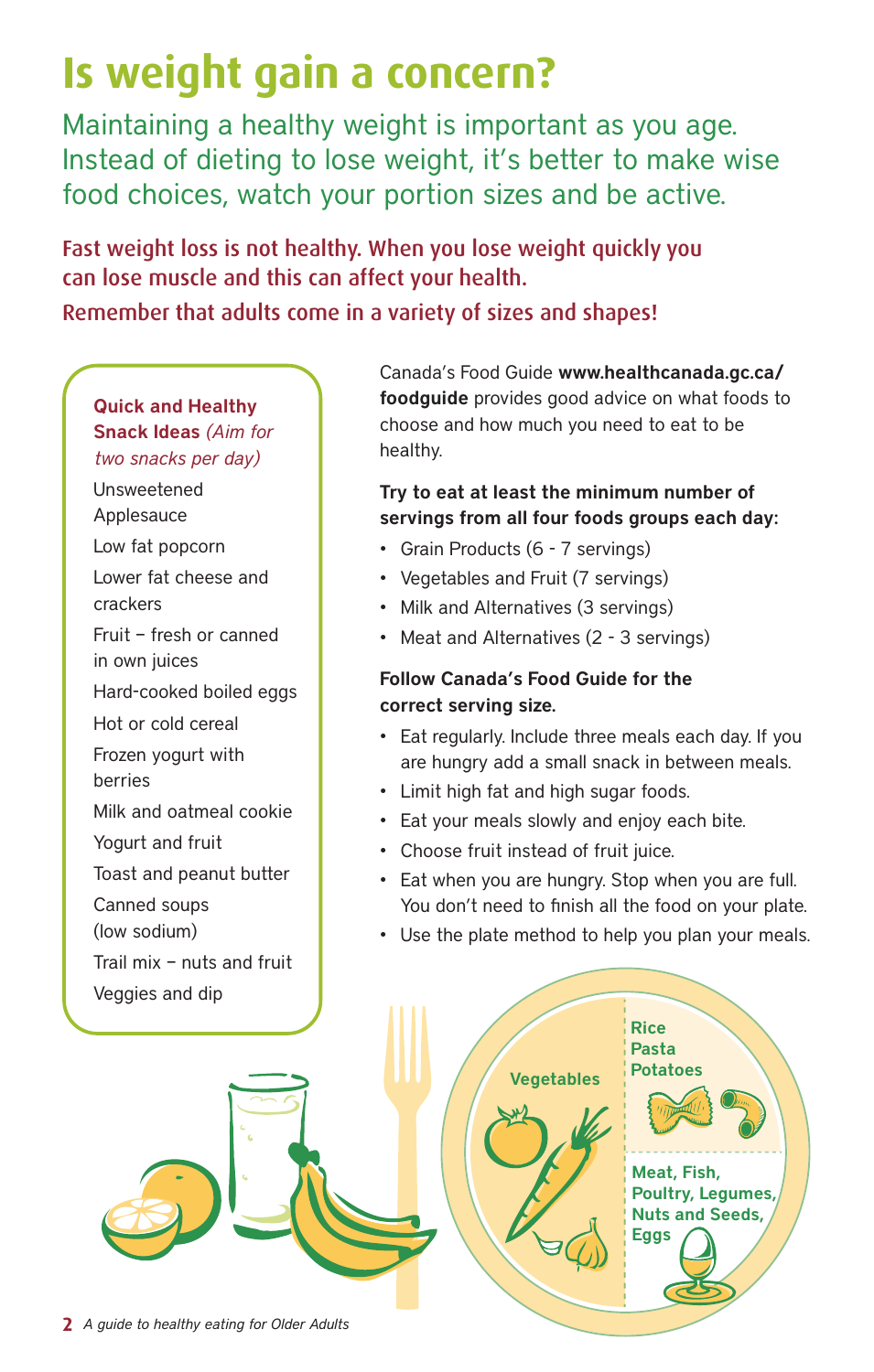## **Are you losing weight?**

It is natural for your weight to change from day to day. However, sometimes older adults lose weight quickly and without trying.

If you have lost weight, especially without trying speak with your doctor.

#### **Sunny Orange Banana Milk Shake**

¾ cup vanilla yogurt 2 tbsp skim milk or soy

protein powder

1 banana

½ cup of orange juice

In a blender, combine all ingredients and blend until smooth.

**Tip:** To get your omega 3 fats, add flax seed oil to your shake.

#### **Here are some tips to help stop unwanted weight loss.**

- Eat smaller amounts of foods more often. Try eating every 2-3 hours.
- Eat more food when your appetite is best.
- Have a snack before bed at night. Try cheese and crackers or yogurt.
- Eat your favourite healthy food any time of the day.
- Use milkshakes, smoothies or meal replacements (Ensure®, Boost®, Resource 2.0®) as snacks.
- Make every bite count! Fill up on high calorie healthy choices.
- Avoid smoking. It lowers appetite and limits taste.

#### **Add These Foods To these Foods**

| 3.25% milk or<br>skim milk powder                                                             | Cream soups, hot/cold cereal, milkshakes,<br>pudding, scrambled eggs, pancakes                          |
|-----------------------------------------------------------------------------------------------|---------------------------------------------------------------------------------------------------------|
| Cream                                                                                         | Pudding, custard                                                                                        |
| Yogurt, kefir                                                                                 | Fruit, milkshakes, cake                                                                                 |
| Soft margarine, vegetable oils<br>like olive oil or canola                                    | Scrambled eggs, sandwiches, mashed vegetables<br>(squash, potatoes, yams), rice, barley, stews or soups |
| Hard cheese or cheese sauce                                                                   | Scrambled eggs, sandwiches, potatoes, vegetables                                                        |
| Nuts (cashews, walnuts, pecans,<br>peanuts), sunflower seeds,<br>peanut butter or dried fruit | Hot/cold cereal, yogurt, ice cream, toast, pancakes,<br>salad, or as a snack                            |
| Jam, sugar, syrup, honey                                                                      | Bread, crackers, cereal                                                                                 |
| Tuna, salmon                                                                                  | Salads, scrambled eggs, crackers or toast                                                               |

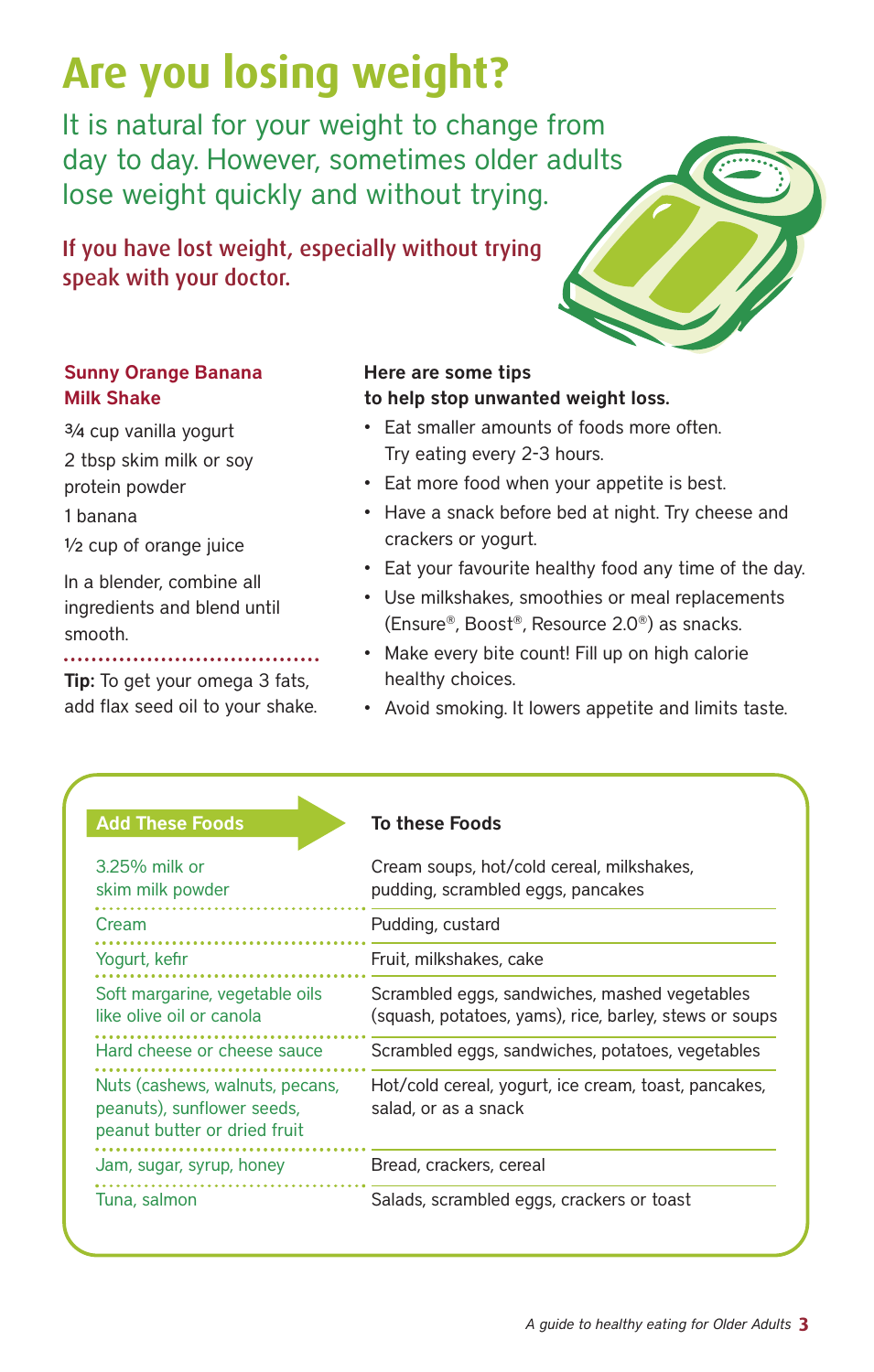

### **Oops… I forgot to eat breakfast**

Skipping a meal, especially breakfast, will make it hard to get all the nutrients you need each day.

- Eat at regular times every day.
- Plan your meals and snacks ahead of time.
- If you don't feel like cooking replace a meal with 2 or 3 easy snacks.
- Meals don't have to be complex or require cooking. Have toast with peanut butter, fruit and a glass of milk.
- Aim for at least 3 food groups for your meals.
- Pack healthy snacks to take with you when you are away from home.

### **How is your appetite?**

If you live alone, sitting down to eat a meal by yourself can be hard.

**You may not feel like making meals for just yourself. Food may not interest you and may not taste as good.**

**Here are some ideas to help increase your appetite:**

- Choose a comfortable place to eat.
- Exercise or take a walk before meals.
- Add flavour to your food by adding herbs and spices.
- Eat meals with family and friends, if possible.
- Try a new recipe.
- Join a cooking club or community kitchen.
- Ask your health care provider if your medications are causing appetite or taste problems.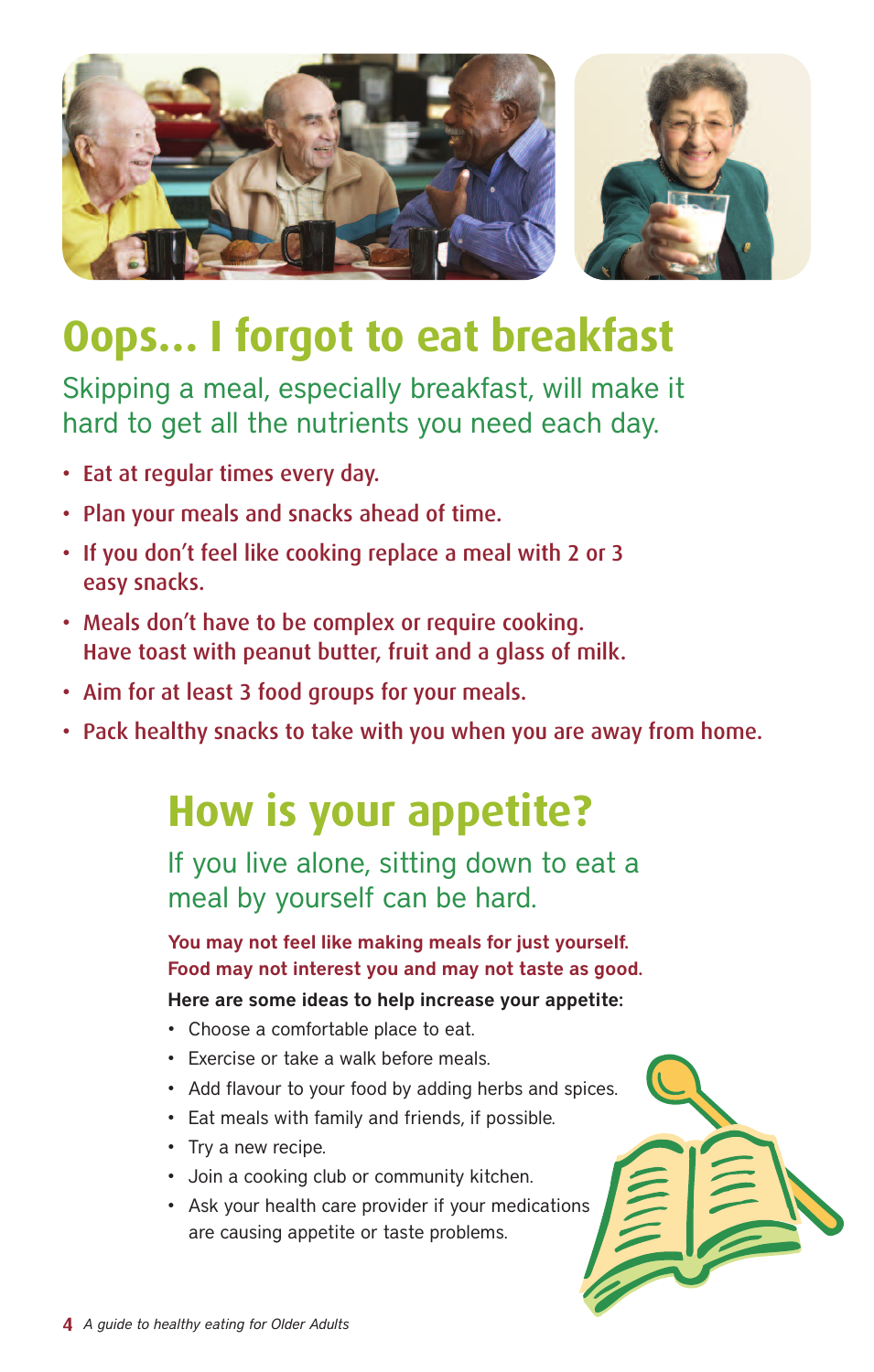### **Eat your veggies... and fruit!**

Strive to eat at least 7 servings of fruit and vegetables each day. This may seem like a lot of food, but a serving is smaller than you think!

Fruit and vegetables taste great and contain lots of vitamins, minerals and fibre. Choose dark green or brightly coloured vegetables and fruit more often.

#### **Examples of one serving of fruit or vegetables:**

1 medium sized fruit ½ cup of fruit or cooked vegetables 1 cup salad ½ cup fruit juice



#### **Some easy ways to add fruit and vegetables to your daily food choices:**

- Add berries or sliced bananas on top of cereal.
- Add a green salad to your lunch.
- Grab an apple for an afternoon snack.
- Have two vegetables with dinner.
- Keep cut and ready-to-eat vegetables in the fridge.
- Add veggies to pizza, omelettes, pasta sauce and soups.
- Use frozen or low sodium canned vegetables.
- Add frozen fruit to yogurt. They are just as healthy as fresh!
- Your community may offer a locally grown fruit and vegetable box. For example try the "Good Food Box." www.foodshare.net/train13.htm. Fresh produce is available at an affordable cost. Call your local Health Unit for more information.

### **Bone up on calcium!**

### Milk and Alternatives contain calcium, Vitamin D and other nutrients that are important for strong bones.

Aim for about 1200 mg of Calcium and 800 IU of Vitamin D each day if you are over 70 years of age.

If you do not get enough milk products or calcium-rich foods, speak to your health care provider. You may want to take a supplement. Everyone over the age of 50 should take a daily Vitamin D supplement of 400 IU.

#### **Tips to increase the calcium in your diet:**

- Sprinkle grated cheese on sandwiches, salads and vegetables.
- Eat other calcium-rich foods white, navy or baked beans, almonds, sesame seeds, broccoli and figs.
- Add fortified soy milk, milk or skim milk powder instead of water to prepare cream soups, hot cereals, mixes or stews.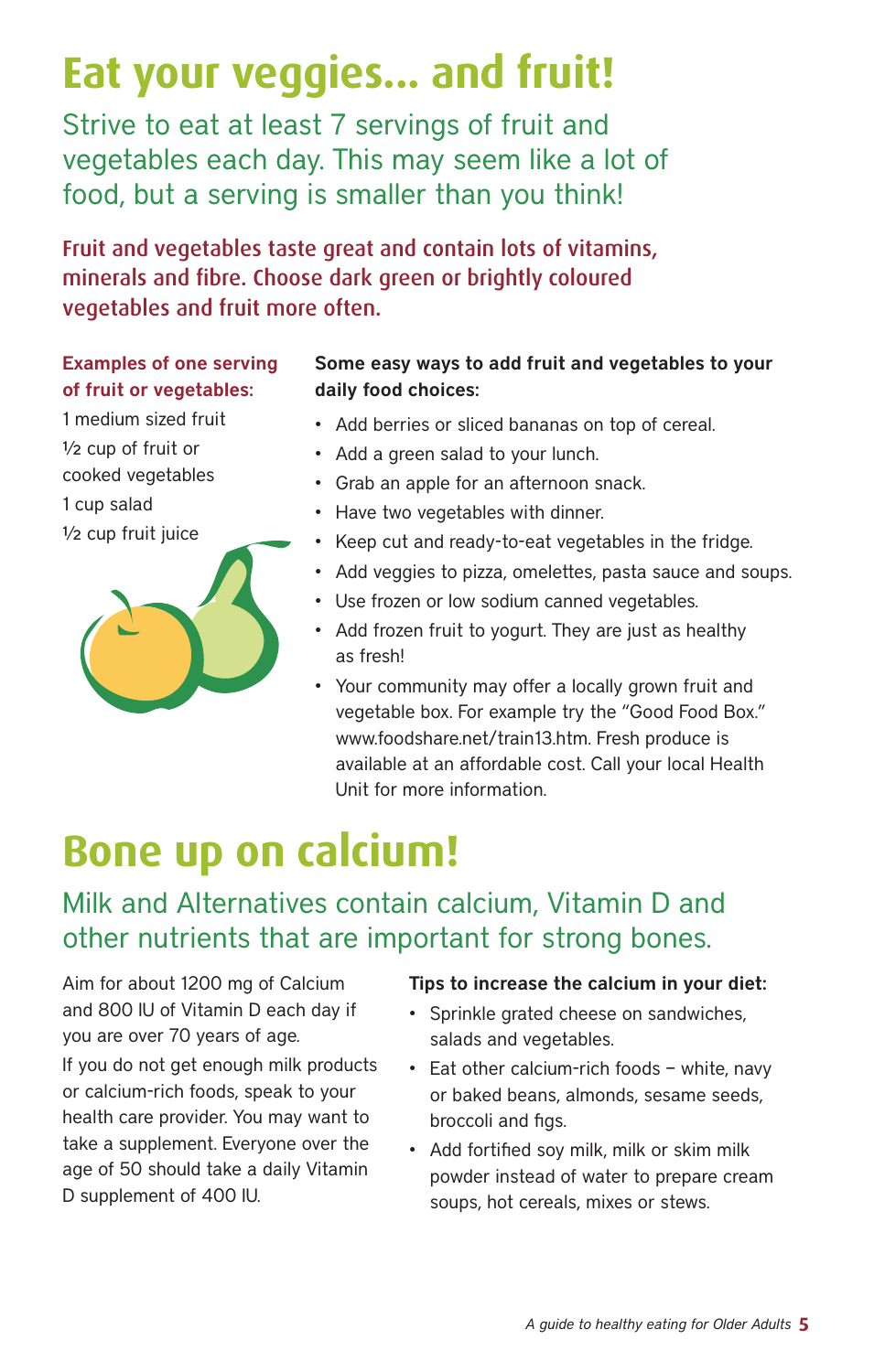



### **What about protein?**

Meat, poultry, fish, eggs, legumes such as beans, peas and lentils, tofu, nuts and seeds are excellent sources of protein, iron and B vitamins.

You don't always need meat, fish or poultry to meet your protein needs.

Try other foods that are good sources of protein such as nuts, legumes, eggs or tofu. They are quick and easy and make great snacks!

Try to eat 2-3 servings of protein rich foods per day.

#### **One serving is:**

- 75 g  $(2 \frac{1}{2}$  oz) of meat, fish or poultry. This is about the size of a deck of cards.
- $\cdot$  60 mL ( $\frac{1}{4}$  cup) nuts or seeds
- 2 large eggs
- ½ can of salmon or tuna
- $\cdot$  175 mL ( $3/4$  cup) cooked legumes or tofu



#### **Easy ways to add protein-rich foods to your diet!**

- Cook many servings of meats at once. You can freeze the extras and then the meat is ready to reheat when you need it.
- Use beans, peas or lentils or tofu in salads, soups or pasta sauce.
- Nuts or seeds make great snacks! Add them to muffins, salads and yogurt. Chopping or grinding nuts will make them easier to chew.
- Spread peanut or almond butter on toast, crackers or apple slices.
- Add canned fish, or an egg to salads, soups or pasta.

#### **Got Gas?**

Legumes sometimes get a bad reputation! Here are some ways to still enjoy these nutritious foods, with less gas.

- Rinse canned legumes well under cold water.
- Change water several times if soaking dried legumes.
- Start slow. Gradually increase the amount of beans, peas and lentils that you eat.
- Drink lots of fluid.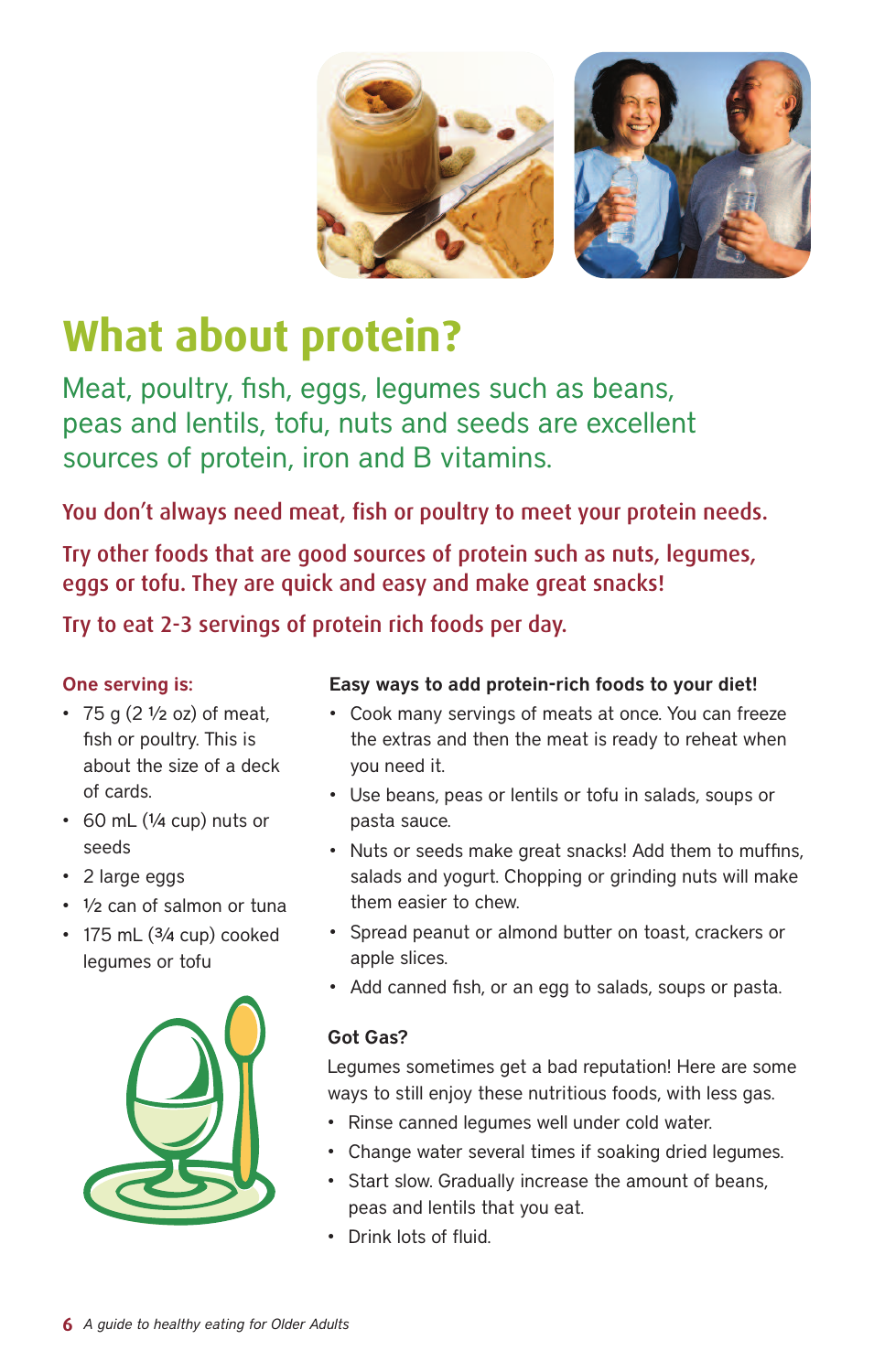### **Troubles swallowing, biting or chewing?**

If you have trouble swallowing you may not want to eat very much or may avoid foods that you find hard to swallow.

Symptoms of swallowing problems are coughing and choking when you eat or drink. Talk to a doctor if you have trouble with swallowing.

If you have problems with your teeth, gums or dentures see your dentist.

If you find chewing difficult, choose foods that are softer to eat or change the way you prepare foods.

#### **Here are some tips to make foods easier to swallow, bite or chew.**

- Thicker liquids are sometimes easier to swallow.
- Chop, mash or puree foods. Use a fork, blender or food processor.
- Add gravy or sauce to help soften and moisten food.
- Try different food textures to see what suits you best.

| <b>Grain Products</b>                                                   | Soft fresh breads, mashed or boiled potatoes, pasta,<br>rice, barley, quinoa, oatmeal or cream of wheat                      |
|-------------------------------------------------------------------------|------------------------------------------------------------------------------------------------------------------------------|
| <b>Meats and Alternatives</b>                                           | Canned fish, ground beef, chicken or pork, lamb,<br>canned beans, peas or lentils, eggs, tofu                                |
| Milk and Alternatives                                                   | Yogurt, kefir, pudding, ice cream, tapioca, custard                                                                          |
| Vegetables and Fruit                                                    | Well cooked vegetables, canned fruit in own juices,<br>100% fruit or vegetable juice, apple sauce and other<br>pureed fruits |
| Foods from two or<br>more food groups<br><b>Try these Food Textures</b> | Shepard's pie, perogies, spaghetti<br>with sauce, chili, hearty soups, dal                                                   |
| <b>Texture</b>                                                          | <b>Food example</b>                                                                                                          |
| Blended or pureed liquid<br>(runs off spoon slowly)                     | Smooth, creamy soups, applesauce, puddings                                                                                   |
| Soft foods and thick<br>liquids (pudding-like)                          | Custards, yogurts, mashed potatoes, turnips, squash,<br>yams, smooth cooked cereals                                          |
| Semi-solid foods<br>(firm but not tough)                                | Soft fruit, pasta, pureed entrees, scrambled eggs,<br>tofu, ground meats                                                     |
|                                                                         |                                                                                                                              |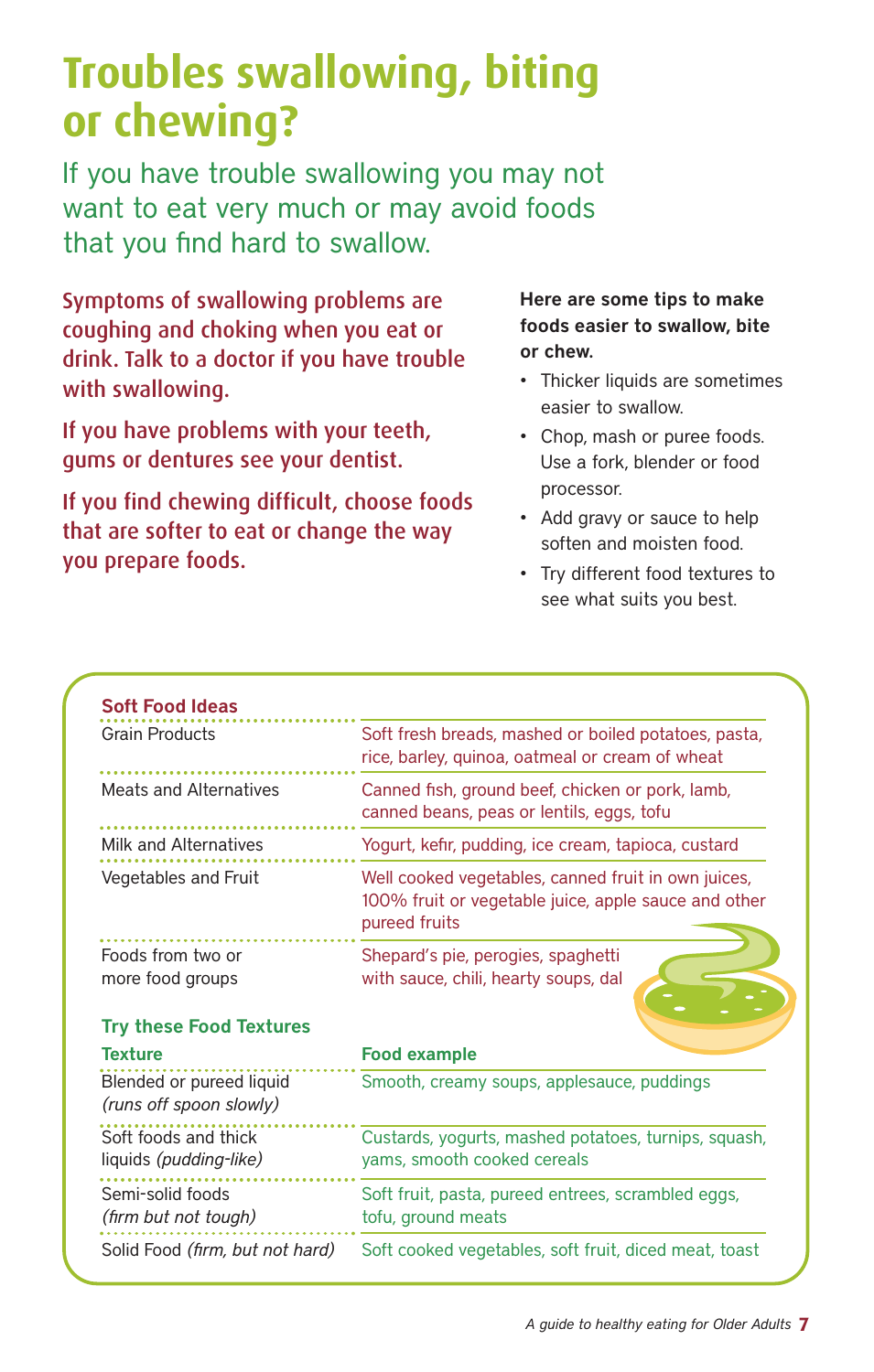



### **Are you eating alone?**

### When you eat alone, it can sometimes be hard to stay motivated about cooking meals.

#### **Cooking feels like a chore!**

You might find that making meals is a challenge. Perhaps, it is hard for you to use utensils or stand for a long time. With a little bit of planning you can enjoy a variety of foods.

- Collect simple recipes that use only a few ingredients and are fast to make.
- Prepare foods when you have the most energy. Chop vegetables in the morning for later use.
- Cook meals ahead of time.
- Find healthier frozen, ready-to-eat dinners. Look for those with lower sodium and fat. Aim to get at least 10 or more grams of protein from these dinners.
- Buy bagged salads or pre-chopped vegetables.
- If you have trouble using kitchen utensils speak to your doctor. Your doctor can refer you to an Occupational Therapist.
- Consider moving to a place where meals are prepared/provided for you.
- Have some of your meals delivered.

#### **Try these tips to help you to stay interested in eating.**

- Have a nice place to eat. Set a table with flowers and a place mat.
- Take your meal outside, watch TV, put the radio on or read a book.
- Enjoy dinner in a restaurant, or take-out.
- Consider taking Meals on Wheels a few times a week or more.
- Share a potluck dinner with friends.
- Join a collective kitchen or share cooking with friends.
- Exchange recipes with others.
- Join a seniors dining club.
- Check your local senior centres; many serve weekly meals.

#### **Drink water often!**

Many older people do not drink enough fluids. As we age, our sense of thirst declines. We need to drink whether or not we feel thirsty. Drinking fluids may help to prevent constipation.

- Try to drink 9-12 cups of fluid each day. This includes water, milk, juice, soup, coffee/tea.
- Keep a bottle or glass of water nearby.
- Have a cup of tea or coffee in the afternoon.
- Drink a glass of water when you wake up.
- Have a glass of milk, 100% juice or water with your meals.

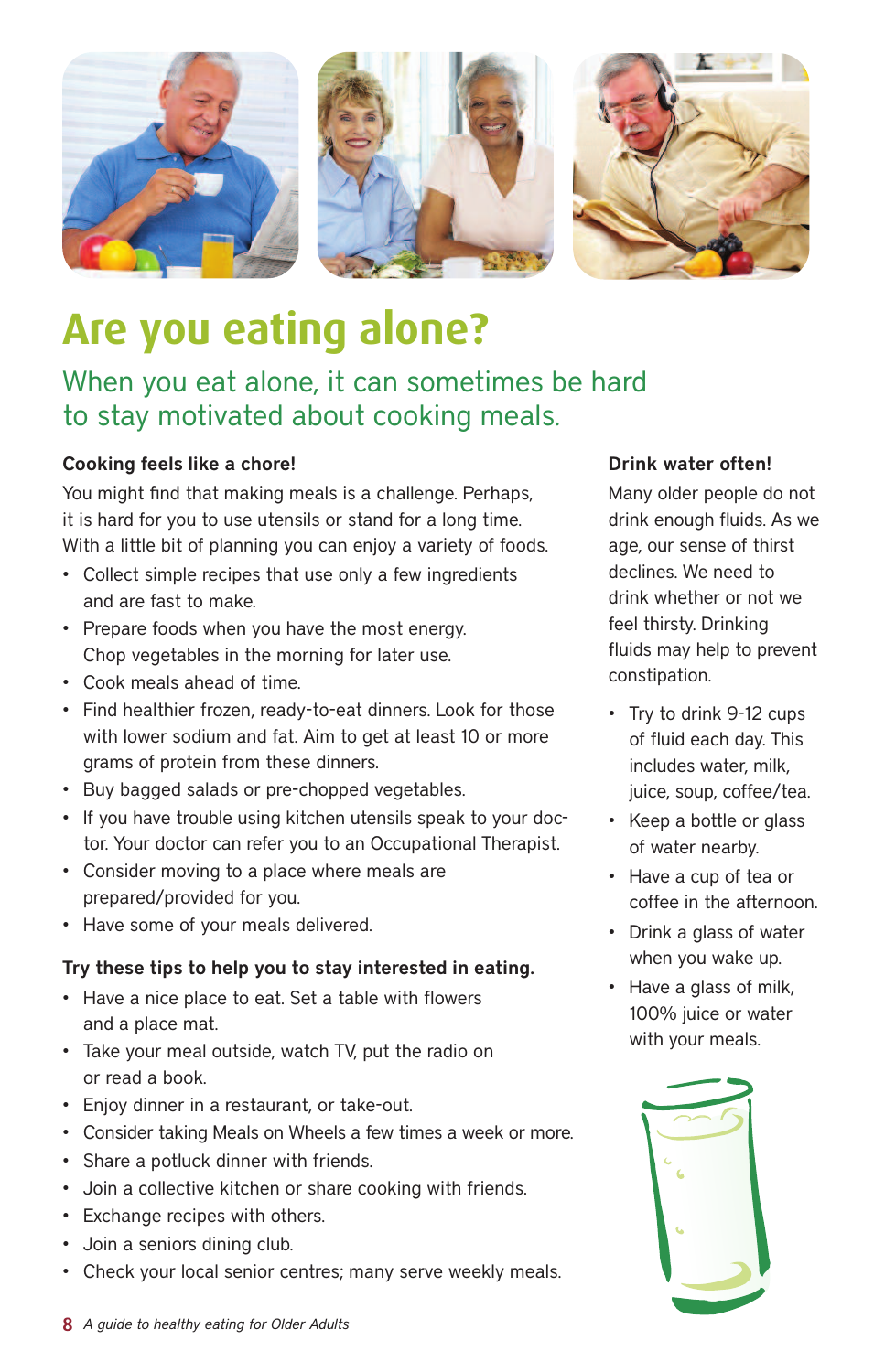### **How to get the best nutrition for your money!**

If you are on a tight budget, with a little planning, you can buy a variety of healthy foods and still control what you spend.

Here are some tips to help you eat well on a budget. Eating well is vital to your health.

#### **Best buys for each food group**

#### **Vegetables and Fruit**

- Frozen vegetables
- Fresh fruit/vegetables in season
- Staples like carrots, potatoes, oranges, bananas

#### **Meat & Alternatives**

- Dried or canned beans, peas or lentils
- Canned fish
- Less expensive cuts of meat, such as stewing, blade or flank, or pork shoulder.
- Eggs
- Tofu

#### **Grain Products**

- Dry pasta
- Parboiled or brown rice
- Hot cereals like oatmeal, cornmeal or creamed wheat

#### **Milk & Alternatives**

- Powdered milk
- Store brand cheese and yogurt



### **Tips to make grocery shopping easier**

Do you find it hard to get to the grocery store? Is it a challenge to shop by yourself? Or get your groceries home?

#### **Before you go:**

- Make a list of groceries you need.
- Find a shopping buddy. Share large food items with them.

#### **Transportation:**

- Order your groceries by phone and have them delivered.
- Look into community services that offer rides to the grocery store.
- Share a taxi with a friend and split the cost.

#### **At the store:**

- Shop when the store is not as busy.
- Read labels to be sure you are getting what you want.
- Don't forget your glasses!

#### **Find out if your local church, legion or recreation centre offers low cost, hot meals.**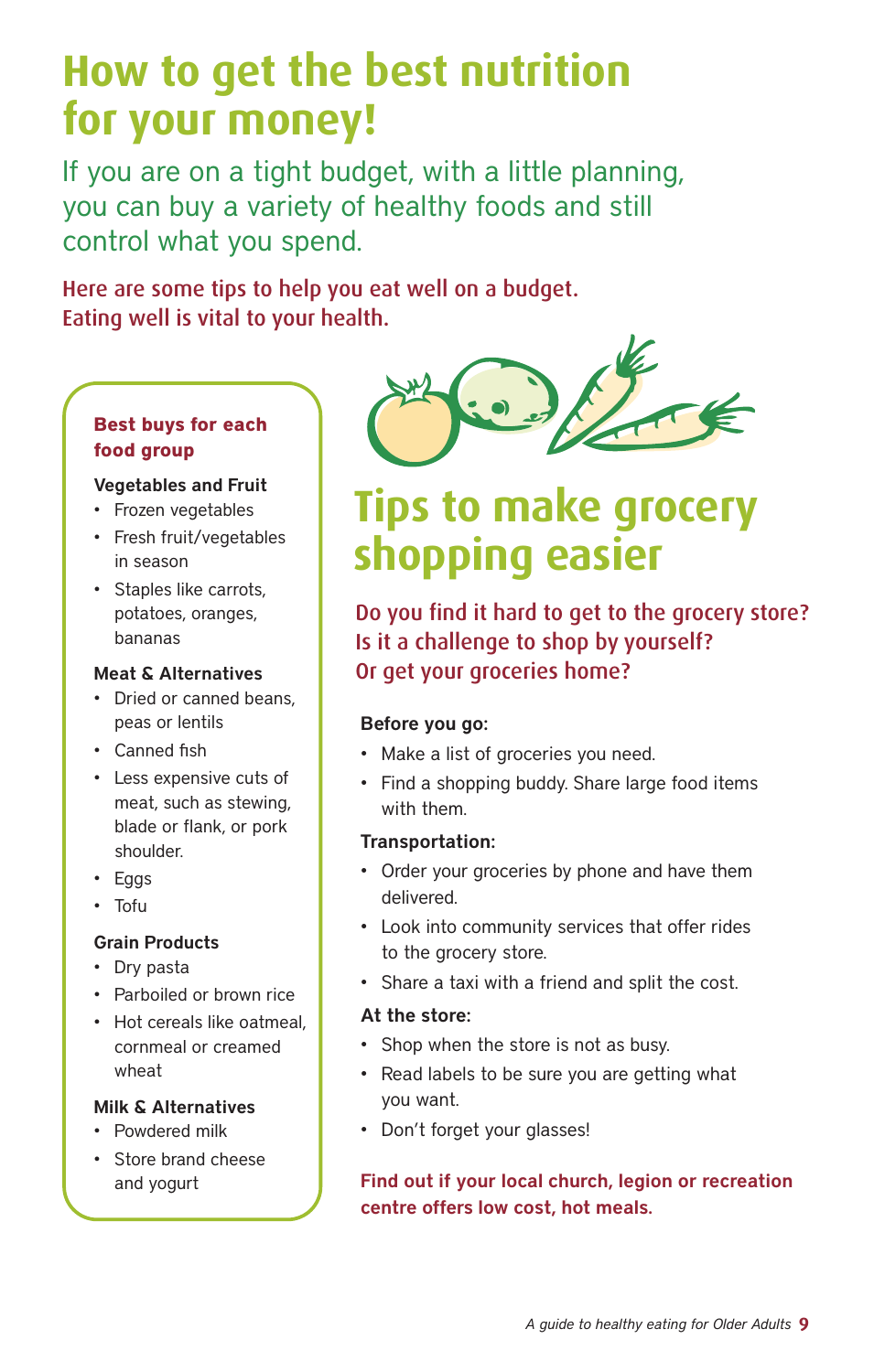### **Healthy and Easy Recipes**

### Whole Wheat Pasta and Tuna Salad

#### **Makes 8-10 servings**

| whole wheat fusilli pasta                                             | 250 <sub>g</sub> |
|-----------------------------------------------------------------------|------------------|
| (each 6 oz/170g) water packed<br>flaked tuna, drained                 | 2                |
| finely chopped red, green or yellow<br>bell pepper (or a combination) | 175 mL           |
| finely chopped red onion                                              | 175 mL           |
| coarsely chopped arugula                                              | 175 mL           |
| cooked green peas                                                     | 125 mL           |
| low-fat plain yogurt                                                  | 250 mL           |
| light mayonnaise                                                      | 1 mL             |
| Dijon mustard                                                         | 7 mL             |
| tarragon vinegar                                                      | 5 mL             |
| freshly ground black pepper                                           | 2 mL             |
| salt                                                                  | 1 mL             |
|                                                                       |                  |

- **1.** In a large pot of boiling salted water, cook pasta according to package directions. Drain and transfer to a large bowl.
- **2.** Add tuna, bell pepper, onion, arugula and peas to pasta and stir to combine. Let cool slightly.
- **3.** In a small bowl, whisk together yogurt, mayonnaise, mustard, vinegar, pepper and salt. Add to pasta mixture and stir well to coat noodles. Cover and refrigerate for at least 4 hours or up to 8 hours before serving.

*Source: Cook! ©Dietitians of Canada 2011. Published by Robert Rose Inc. Visit the Dietitians of Canada Web site at www.dietitians.ca/Your-Health.aspx*

#### **Tips:**

**Use salmon instead of tuna and add 2 tsp (10 mL) chopped fresh dill.**

**Omit the arugula and serve the salad on a bed of any type of lettuce.**

**Try different types of pasta such as macaroni, shells or rotini.**

**Control sodium by omitting the salt.**

| <b>Nutrients per serving</b> |                  |  |
|------------------------------|------------------|--|
| Calories                     | 160              |  |
| Protein                      | 11 g             |  |
| Fat                          | 3.0 <sub>g</sub> |  |
| Carbohydrate                 | 22 <sub>g</sub>  |  |
| Fibre                        | 3 a              |  |
| Sodium                       | 304 mg           |  |
|                              |                  |  |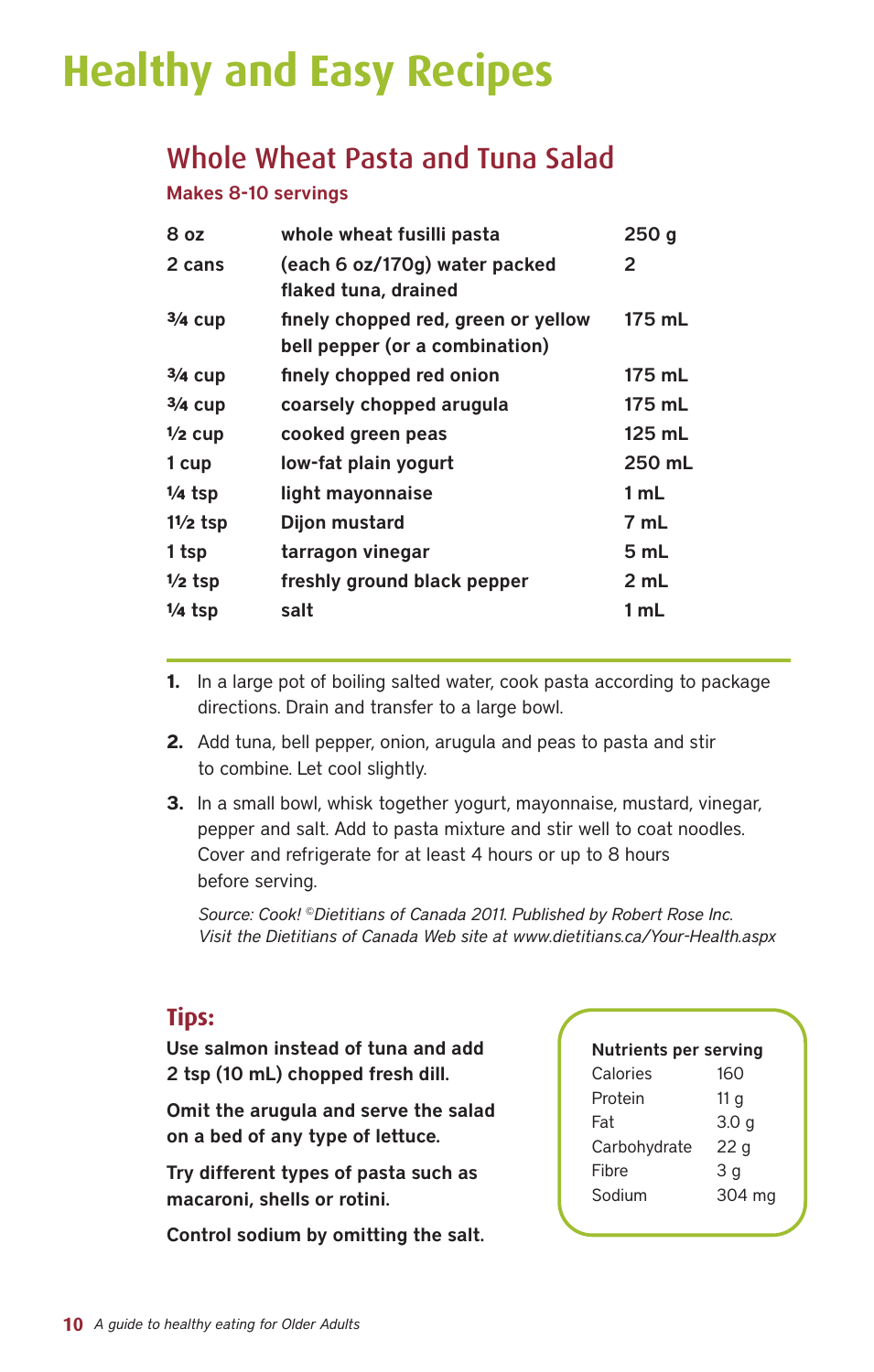

### Country Lentil Soup

**Makes 8 servings**

| 1 tbsp    | vegetable oil                        | $15$ mL  |
|-----------|--------------------------------------|----------|
| 1 cup     | diced onion                          | 250 mL   |
| $1/2$ cup | diced carrot                         | 125 mL   |
| $1/2$ cup | diced celery                         | $125$ mL |
| 4 cups    | vegetable or chicken broth           | 1 L      |
| 1 cup     | dried red lentils                    | 250 mL   |
| $1/4$ tsp | dried thyme                          | 1 mL     |
| $1/2$ cup | chopped fresh flat leaf parsley      | 125 mL   |
|           | Salt and freshly ground black pepper |          |

- **1.** In a large saucepan, heat oil over medium heat. Sauté onion, carrot and celery until softened, about 5 minutes. Add broth, lentils and thyme; bring to a boil. Reduce heat, cover and simmer for 20 minutes or until lentils are soft. Remove from heat.
- **2.** Working in batches, transfer soup to blender. Purée on high speed until creamy. Add up to 1 cup (250 mL) water if purée is too thick. Season with salt and pepper to taste. Return to saucepan to reheat, if necessary.
- **3.** Ladle into bowls and garnish with parsley.

*Source: Simply Great Food ©Dietitians of Canada 2007. Published by Robert Rose Inc. Visit the Dietitians of Canada Web site at www.dietitians.ca/Your-Health.aspx*

#### **Tips:**

**Use sodium reduced broth to lower the sodium content.**

**Substitute green or brown lentils for the red. Increase cooking time.**

**Use canned beans instead of lentils. Rinse well, to remove the salt.**

| <b>Nutrients per serving</b> |                  |  |
|------------------------------|------------------|--|
| Calories                     | 117              |  |
| Protein                      | 3.7              |  |
| Fat                          | 2.0 <sub>g</sub> |  |
| Carbohydrate                 | 18.7 g           |  |
| <b>Fibre</b>                 | 3.7 <sub>g</sub> |  |
| Sodium                       | 504 mg           |  |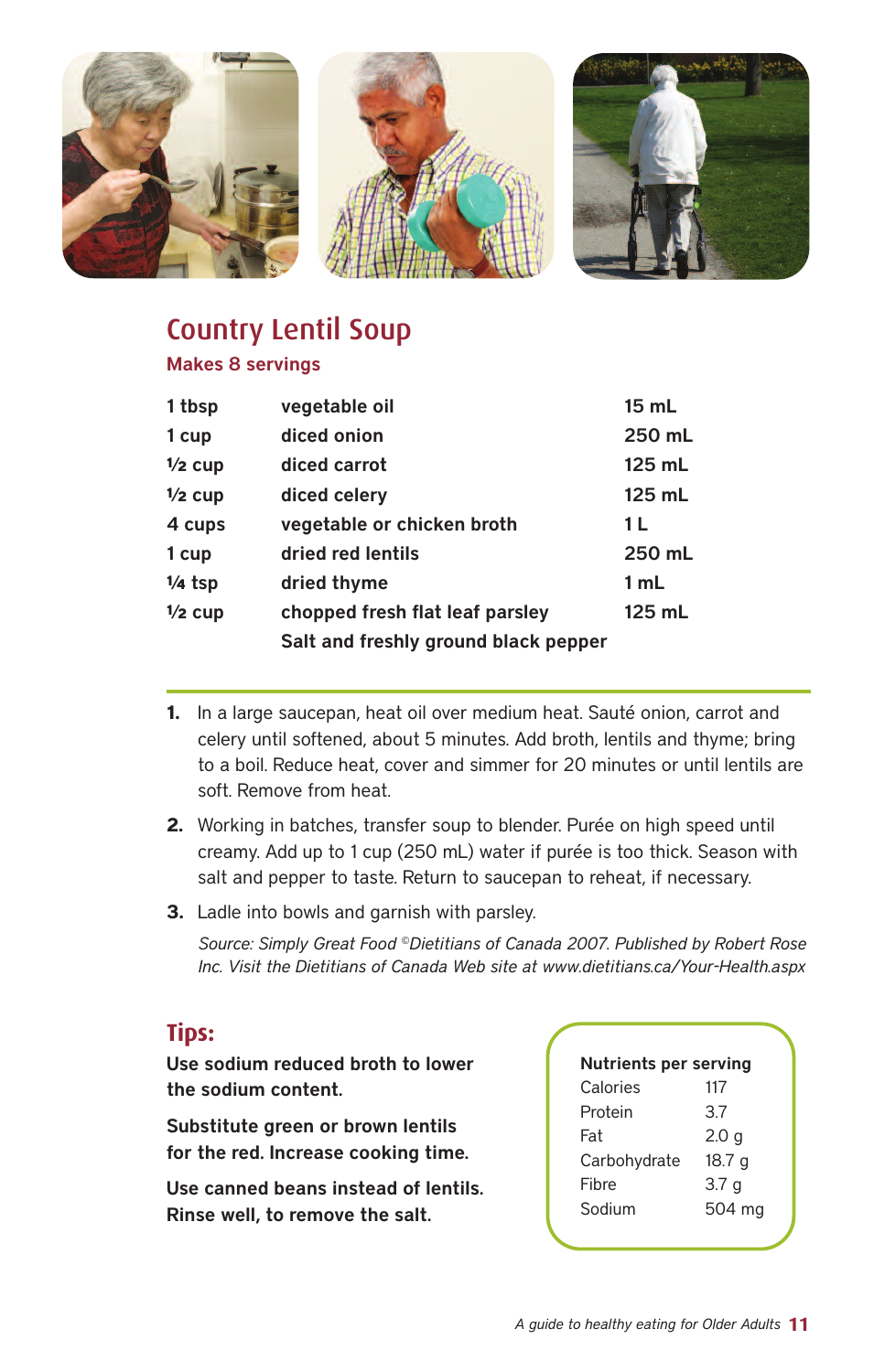

### Sautéed Peppers and Eggs

#### **Serves 2**

| 2 tsp            | olive oil                                    | $10 \text{ mL}$ |
|------------------|----------------------------------------------|-----------------|
| 2                | red bell peppers,<br>sliced into thin strips | 2               |
| $\boldsymbol{4}$ | eggs                                         | 4               |
| <b>Pinch</b>     | salt                                         | <b>Pinch</b>    |
|                  | freshly ground black pepper                  |                 |
| 2                | multigrain buns, split and toasted           | $\mathbf{p}$    |

- **1.** In a large skillet, heat oil over medium-low heat. Spread red peppers evenly in pan, cover and simmer, stirring occasionally, for 15 to 20 minutes or until peppers are very tender, but not browned. (If peppers start turning brown, add 1-2 tbsp/15 to 30 mL water and cover again.)
- **2.** In a small bowl, whisk together eggs, salt and pepper to taste. Stir into skillet, cover and cook, stirring occasionally, for 2 to 3 minutes or until eggs are just set.
- **3.** Place toasted multigrain bun halves on serving plates and spoon egg mixture over top.

*Source: Cook! ©Dietitians of Canada 2011. Published by Robert Rose Inc. Visit the Dietitians of Canada Web site at www.dietitians.ca/Your-Health.aspx*

#### **Tips:**

**Add sautéed mushrooms and onions to the mix.**

**Melt some cheese over the eggs for extra protein!**

| <b>Nutrients per serving</b> |                   |  |
|------------------------------|-------------------|--|
| Calories                     | 288               |  |
| Protein                      | 16 <sub>g</sub>   |  |
| Fat                          | 15.4 <sub>g</sub> |  |
| Carbohydrate                 | 22 <sub>g</sub>   |  |
| <b>Fibre</b>                 | 3 a               |  |
| Sodium                       | 384 mg            |  |
|                              |                   |  |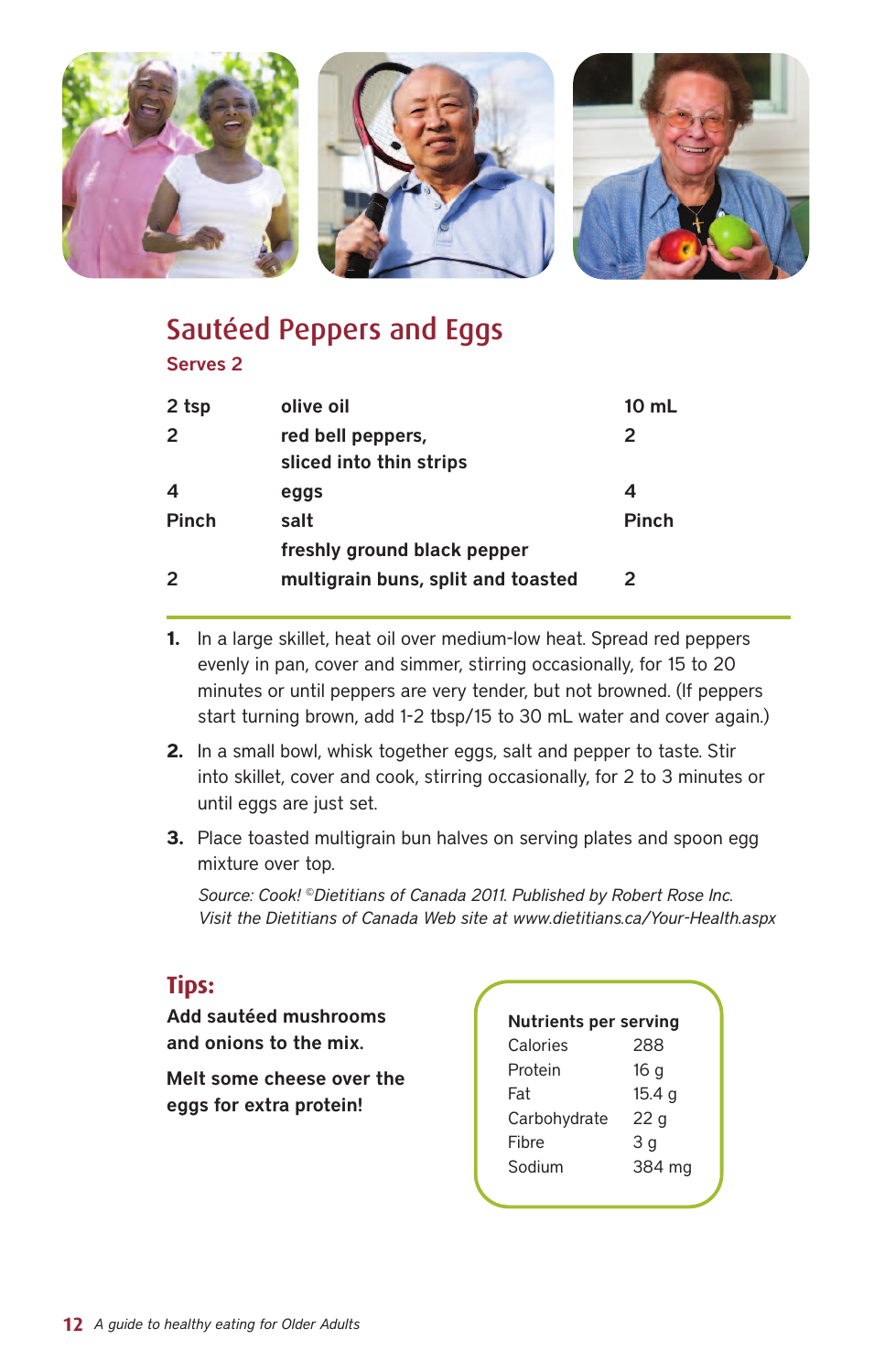### **Healthy and Easy Recipes**

#### Couscous Primavera

**Makes 6 to 8 servings**

| 1 tbsp              | canola oil                   | 15 mL  |
|---------------------|------------------------------|--------|
|                     | onion, chopped               |        |
|                     | cloves garlic, minced        | 2      |
| 3                   | carrots, chopped             | 3      |
| 1 cup               | frozen peas, thawed          | 250 mL |
| $1\frac{1}{2}$ cups | reduced sodium chicken broth | 375 mL |
| 1 cup               | whole wheat couscous         | 250 mL |

- **1.** In a large skillet, heat oil over medium heat. Sauté onion for 3-4 minutes or until softened. Add garlic and sauté for 30 seconds. Add carrots and peas; sauté for 3 to 4 minutes or until carrots are fork tender.
- **2.** Add broth, increase heat to high and bring to a boil. As soon as it comes to a boil, turn off heat and stir in couscous. Remove from heat. Cover and let stand for 5 minutes or until liquid has absorbed. Fluff with fork.

*Source: Cook! ©Dietitians of Canada 2011. Published by Robert Rose Inc. Visit the Dietitians of Canada Web site at www.dietitians.ca/Your-Health.aspx*

#### **Tips:**

**Add half a 540 mL (19 oz) can of rinsed, drained chickpeas.**

**Instead of couscous try quinoa or bulgur. Cook according to package.**

| <b>Nutrients per serving</b> |                  |  |
|------------------------------|------------------|--|
| Calories                     | 134              |  |
| Protein                      | 5 g              |  |
| Fat                          | 2.2 <sub>g</sub> |  |
| Carbohydrate                 | 25 <sub>g</sub>  |  |
| Fibre                        | 5 <sub>q</sub>   |  |
| Sodium                       | 139 mg           |  |
|                              |                  |  |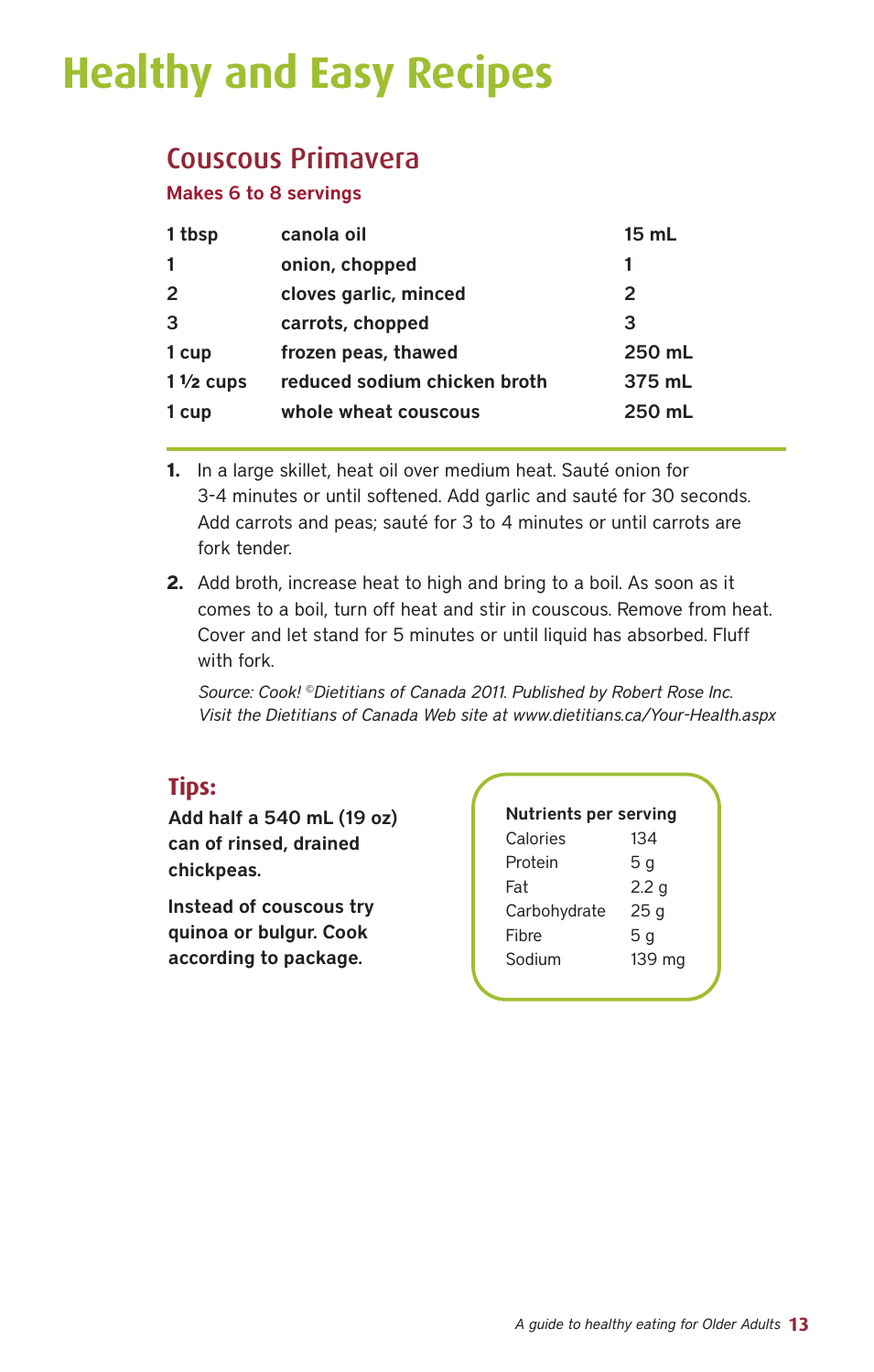

### **Need More Nutrition Information?**

Visit Dietitians of Canada at **www.unlockfood.ca** for articles, videos, recipes and interactive healthy eating tools. Use *Browse by Topic* to find information for "Seniors".

Visit Nutri-eSCREEN® at **www.nutritionscreen.ca/escreen** if you are an older adult. Use this questionnaire to learn more about your eating habits. Find out how well you are doing with daily food choices that help you stay healthy and active, and where you can improve.

**Talk with a dietitian for free at a provincial call centre.**

- In **British Columbia** 8-1-1
- In **Manitoba** 1-877-830-2892 or 204-788-8248 in **Winnipeg**
- In **Newfoundland** and **Labrador** 8-1-1

Local health centres, physician offices or grocery stores may be able to provide dietitian services.

Find a dietitian in your neighbourhood: **www.dietitians.ca/Find**. Employee health benefits often cover dietitian services.

#### **Contact your local health department to find more nutrition information:**

- Other handouts on healthy eating, food budgeting, label reading and other health related information
- Contacts for local dietitians in the community, who can offer further support
- Nutrition workshops or seminars
- Local healthy food programs